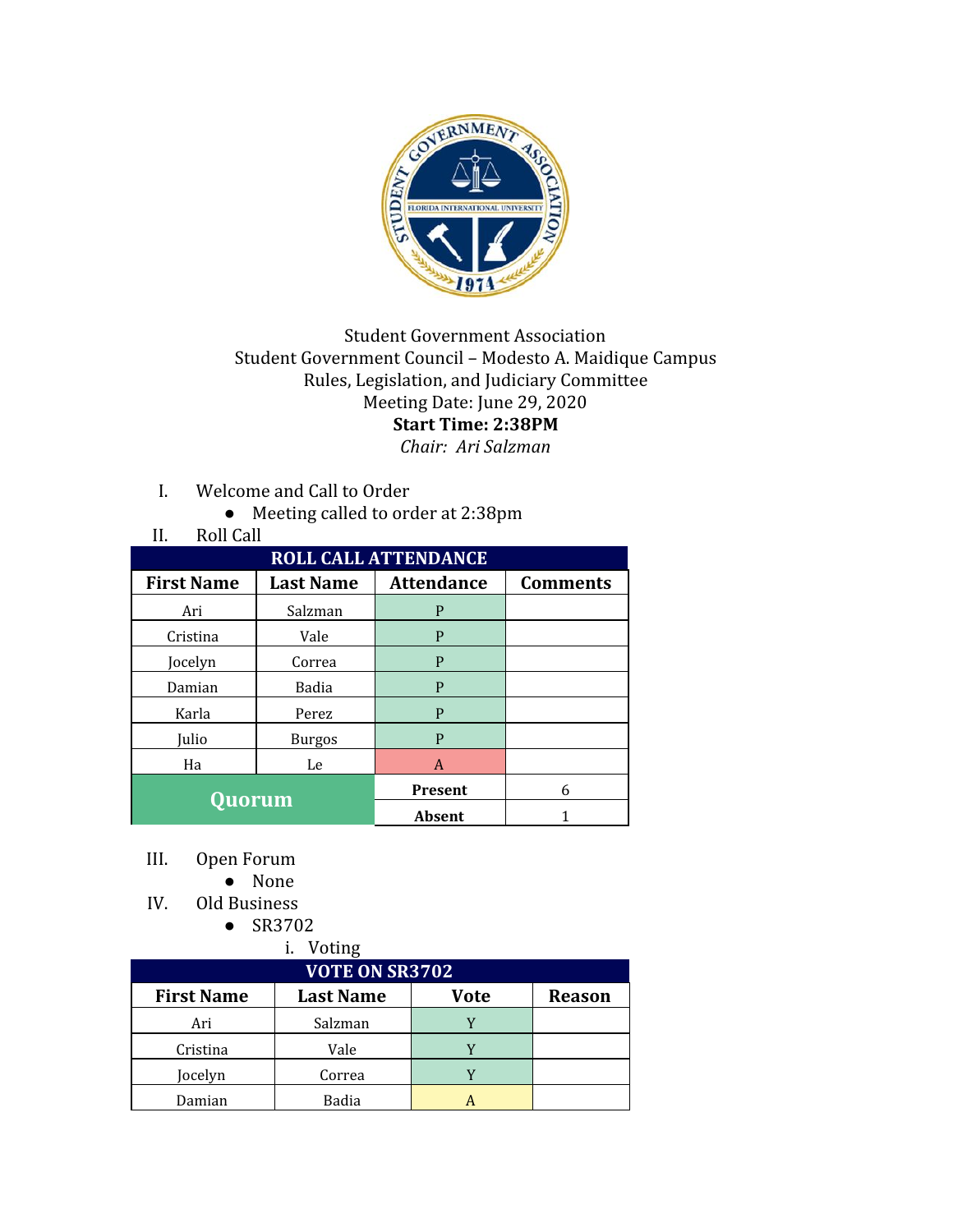| Karla       | Perez         |            |   |
|-------------|---------------|------------|---|
| Julio       | <b>Burgos</b> | A          |   |
| Ha          | Le            | A          |   |
| <b>Pass</b> |               | Yay        |   |
|             |               | <b>Nay</b> |   |
|             |               | Abstention | 3 |

V. New Business

● SR3703  $\overline{\phantom{a}}$ i.  $\overline{\phantom{a}}$ 

| <b>VOTE ON SR3703</b> |                  |                   |               |
|-----------------------|------------------|-------------------|---------------|
| <b>First Name</b>     | <b>Last Name</b> | <b>Vote</b>       | <b>Reason</b> |
| Ari                   | Salzman          | Y                 |               |
| Cristina              | Vale             | Y                 |               |
| Jocelyn               | Correa           | Y                 |               |
| Damian                | Badia            | Y                 |               |
| Karla                 | Perez            | Y                 |               |
| Julio                 | <b>Burgos</b>    | A                 |               |
| Ha                    | Le               | A                 |               |
|                       |                  | Yay               | 5             |
| <b>Pass</b>           |                  | <b>Nay</b>        | 0             |
|                       |                  | <b>Abstention</b> | 2             |

- SB3701
	- i. Senator Perez moves to make amendment to sponsors, Christian Perez graduate senator.
	- ii. Senator Perez moves to make amendment, section 3.05 g.i.9.
	- iii. Voting

| $\cdot$ $\circ$ $\cdot$ $\cdot$ $\cdot$ $\circ$<br><b>VOTE ON SB3701</b> |                  |                   |               |
|--------------------------------------------------------------------------|------------------|-------------------|---------------|
| <b>First Name</b>                                                        | <b>Last Name</b> | <b>Vote</b>       | <b>Reason</b> |
| Ari                                                                      | Salzman          | Y                 |               |
| Cristina                                                                 | Vale             | Y                 |               |
| Jocelyn                                                                  | Correa           | Y                 |               |
| Damian                                                                   | Badia            | Y                 |               |
| Karla                                                                    | Perez            | A                 |               |
| Julio                                                                    | <b>Burgos</b>    | Y                 |               |
| Ha                                                                       | Le               | A                 |               |
|                                                                          |                  | Yay               | 5             |
| <b>Pass</b>                                                              |                  | <b>Nay</b>        | $\Omega$      |
|                                                                          |                  | <b>Abstention</b> | 2             |